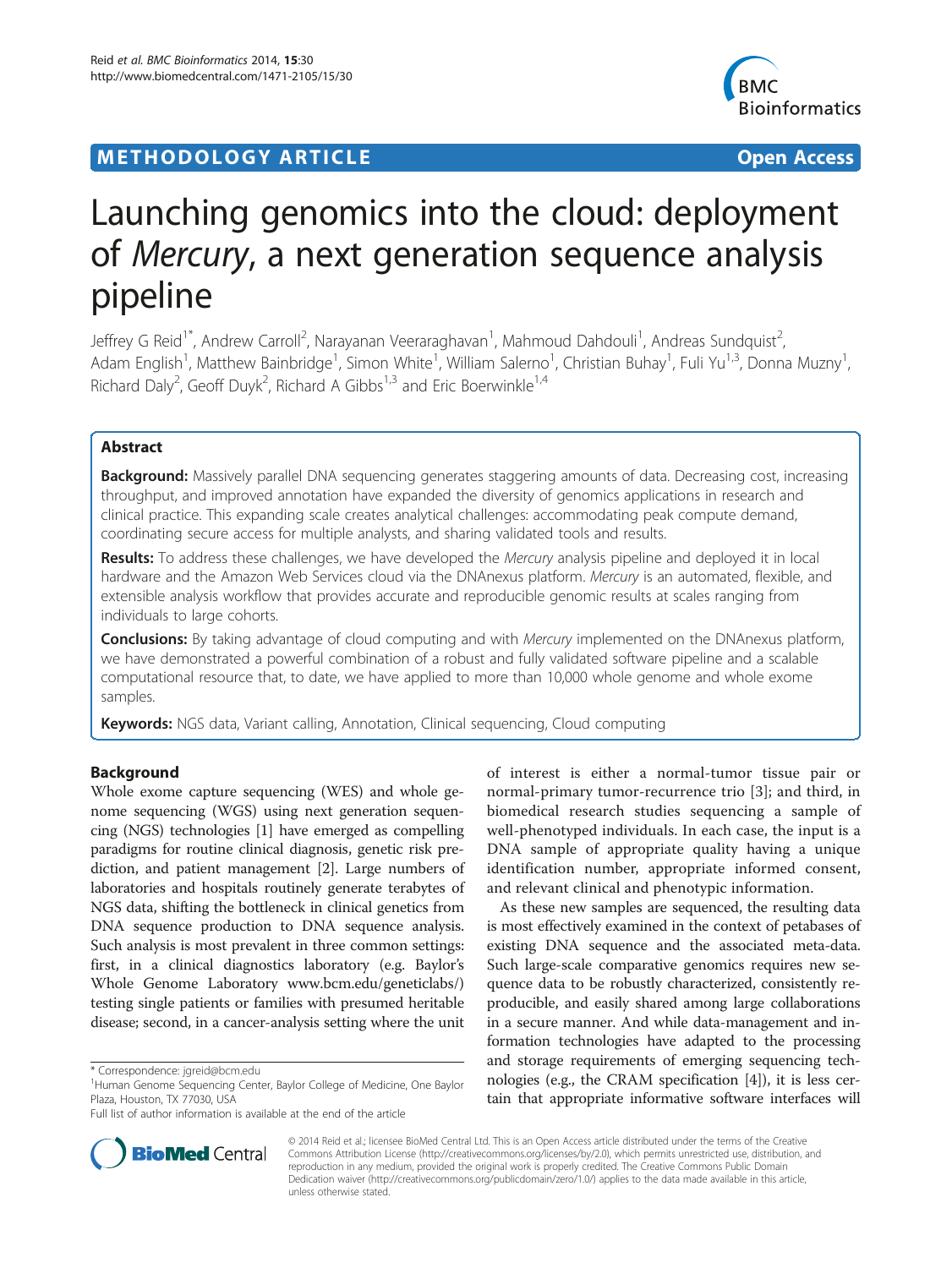be made available to the genomics and clinical genetics communities. One element bridging the technology gap between the sequencing instrument and the scientist or clinician is a validated data processing pipeline that takes raw sequencing reads and produces an annotated personal genome ready for further analysis and clinical interpretation.

To address this need, we have designed and implemented Mercury, an automated approach that integrates multiple sequence analysis components across many computational steps, from obtaining patient samples to providing a fully annotated list of variant sites for clinical applications. Mercury fully integrates new software with existing routines (e.g., Altas2 [[5\]](#page-9-0)) and provides the flexibility necessary to respond to changing sequencing technologies and the rapidly increasing volume of relevant data. Mercury has been implemented on both local infrastructure and in a cloud computing platform provided by DNAnexus using Amazon Web Services (AWS). While there are other NGS analysis pipelines, some of which have even been implemented in the cloud [[6\]](#page-9-0), the combination of Mercury and DNAnexus together provide for the first time a fully integrated genomic analysis resource that can serve the full spectrum of users.

## Results and discussion

Figure 1 provides an overview of the Mercury data processing pipeline. Source information includes sample and project management data and the characteristics of library preparation and sequencing. This information enters the pipeline either directly from the user or from a laboratory information management system (LIMS). The first step, generating sequencing reads, is based on the vendor's primary analysis software, which generates sequence reads and base-call confidence values (qualities). The second step maps the reads and qualities to the

reference genome using a standard mapping tool, such as BWA [\[7,8](#page-9-0)], producing a BAM [[9\]](#page-9-0) (binary alignment/ map) file. The third step produces a "finished" BAM that includes sorting, duplicate marking, indel realignment, base quality recalibration, and indexing (using a combination of tools including SAMtools [\[9](#page-9-0)], Picard [\(http://](http://picard.sourceforge.net) [picard.sourceforge.net\)](http://picard.sourceforge.net), and GATK [\[10](#page-9-0)]). The fourth step in Mercury uses the Atlas2 suite [\[5,11](#page-9-0)] (Atlas-SNP and Atlas-indel) to call variants and produce a variant file (VCF). The fifth step adds biological and functional annotation and formats the variant lists for delivery. Each step is described in detail in the [Methods](#page-6-0) section, as is the flow of information between steps.

Mercury has been optimized for the Illumina HiSeq (Illumina, Inc.; San Diego, CA) platform, but the generalized workflow framework is adaptable to other settings. The entire pipeline has been implemented both locally and in a cloud computing environment. All relevant code and documentation are freely available online [\(https://](https://www.hgsc.bcm.edu/content/mercury) [www.hgsc.bcm.edu/content/mercury](https://www.hgsc.bcm.edu/content/mercury)) and the scalable cloud solution is available within the DNAnexus library ([http://www.dnanexus.com/\)](http://www.dnanexus.com/). Sensible default parameters have already been determined so that researchers and clinicians can reliably analyze their data with Mercury without needing to configure any of the constituent programs or obtaining access to large computational resources, and they can do so in a manner compliant with multiple regulatory frameworks.

#### Local workflow management

Implementing a robust analysis framework that incorporates a heterogeneous collection of software tools presents many challenges. Running disparate software modules with varying inputs and outputs that depend on each other's results requires appropriate error checking and centralized output logging. We therefore developed a simple yet extensible workflow management framework,



the placement of reads on the reference (producing a BAM file). 3) Individual sequence event BAMs are merged to make a single sample-level BAM file that then is processed in preparation for variant calling. 4) Atlas-SNP and Atlas-indel are used to identify variants and produce variant files (VCF). 5) Annotation adds biological and functional information to the variant lists and formats them for delivery.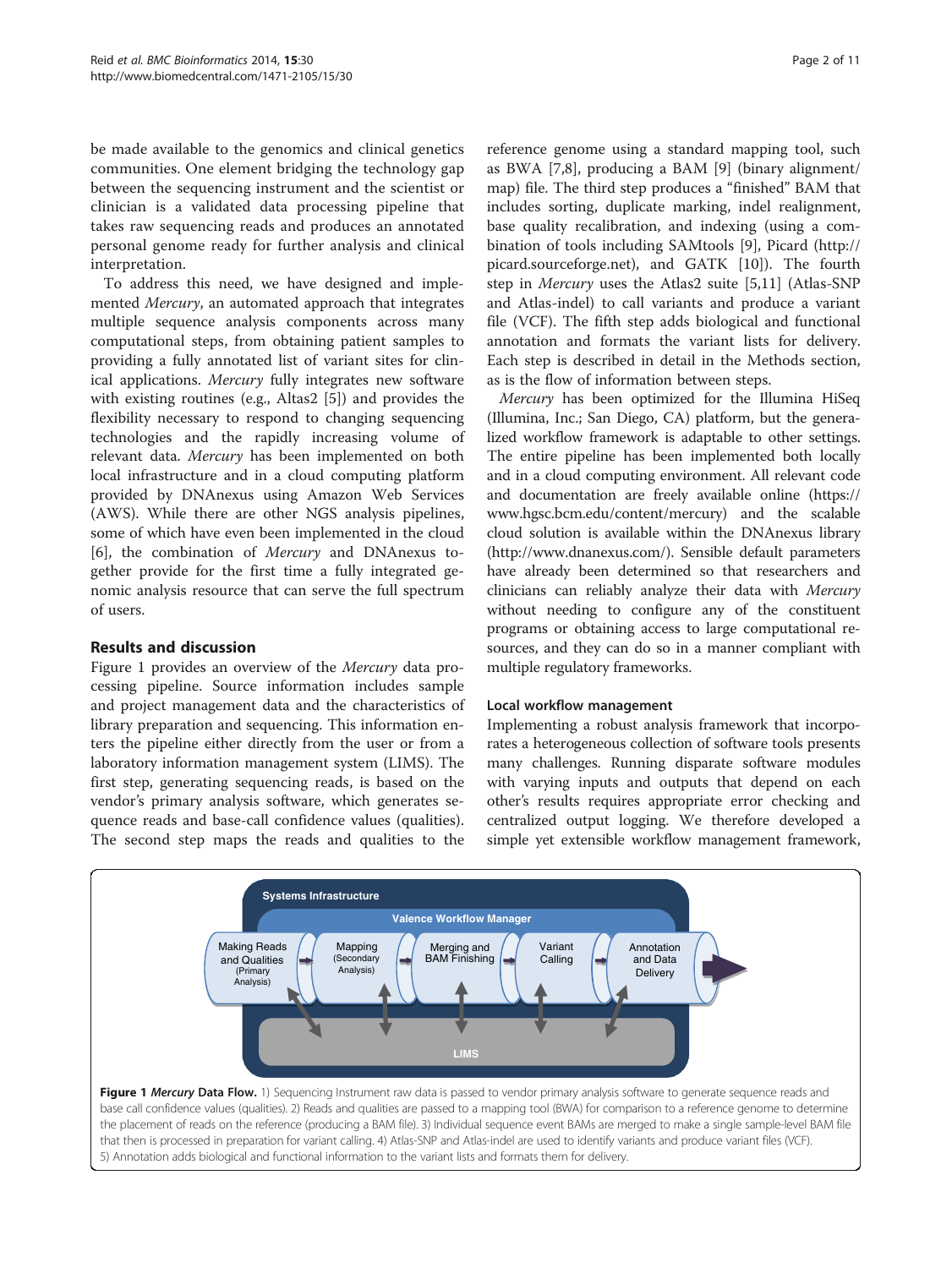Valence (<http://sourceforge.net/projects/valence/>), that manages the various steps and dependencies within Mercury and handles internal and external pipeline communication. This formal approach to workflow management helps maximize computational resource utilization and seamlessly guides the data from the sequencing instrument to an annotated variant file ready for clinical interpretation and downstream analysis.

Valence parses and executes an analysis protocol described in XML format with each step treated as either an action or a procedure. An action is defined as a direct call to the system to submit a program or script to the job scheduler for execution; a procedure is defined a collection of actions, which is itself a workflow. This design allows the user to easily add, remove, and modify the steps of any analysis protocol. A protocol description for a specific step must include the required cluster resources, any dependencies on other steps, and a command element that describes how to execute the program or script. To ensure that the XML wrappers are applicable to any run, the command is treated as a string template that allows XML variables to be substituted into the command prior to execution. Thus, a single XML wrapper describing how to run a program can be applied to different inputs. Valence can be deployed on any cluster with a job scheduler (e.g., PBS, LSF, SGE), implementing a database to track both the job (the collection of all the steps in a protocol to be executed) and the status ("Not Started," "Running," "Finished," "Failed") of any action associated with the job.

Mercury users can easily incorporate new analysis tools into an existing pipeline. For example, we recently expanded the scope of our pipeline to include Tiresias ([https://sourceforge.net/projects/tiresias/\)](https://sourceforge.net/projects/tiresias/), a structural variant caller focused on mobile elements, and ExCID (<https://github.com/cbuhay/ExCID>), an exome coverage analysis tool designed to provide clinical reports on under-covered regions. To incorporate Tiresias and ExCID into the Mercury pipeline, we needed only to specify the compute requirements and add the appropriate command to the existing XML workflow definition; Valence then automatically handles all data passing, logging, and error reporting.

#### Cloud workflow management

Mercury has been instantiated in the cloud via the DNAnexus platform (utilizing AWS's EC2 and S3). DNAnexus provides a layer of abstraction that simplifies development, execution, monitoring, and collaboration on a cloud infrastructure. The constituent steps of the Mercury pipeline take the form of discrete "applets," which are then linked to form a workflow within the DNAnexus platform infrastructure. Using the workflow construction GUI, one can add applets (representing each step) to the workflow

and create a dependency graph by linking the inputs and outputs of subsequent applets. Inputs are provided to an instance of the workflow, and the entire workflow is run within the cloud infrastructure. The various steps within the workflow are then executed based on the dependency graph. As with Valence, individual applets can be configured to run with a specific set of computational resource requirements such as memory, local disk space, and number of cores and processors. We are currently working to merge the local and cloud infrastructure elements by integrating the upload agent into Valence, allowing Valence to trigger a DNAnexus workflow once all the data is successfully uploaded. Such coordination would serve to transparently support analysis bursts.

The Mercury pipeline within DNAnexus comprises code that uses the DNAnexus command-line interface to instantiate the pipeline in the cloud. The Mercury code for DNAnexus is executed on a local terminal. For example, one may provide a list of sample FASTQ files and sample meta-data locations to Mercury, at which point Mercury uploads the data and instantiates the predefined workflow within DNAnexus. On average, on a 100 Mbps connection, we were able to upload at a rate of  $\sim$ 14 MB/sec. We were able to parallelize this uploading process, yielding an effective upload rate of  $\sim$ 90 MB/sec. The size of a typical FASTQ file from WES with 150X coverage has a compressed (bzip2) file size of approximately 3 GB. Uploading such a file from a local server took less than five minutes. After sample data are uploaded to the DNAnexus environment, the workflow is instantiated in the cloud.

Progress can be monitored online using the DNAnexus GUI (Figure [2](#page-3-0)) or locally through the Mercury monitoring code. To achieve full automation, the monitoring code can be made a part of a local process to poll for analysis status at regular intervals and start analysis of new sequences automatically upon completion of sequencing. When the *Mercury* monitoring code detects successful completion of analysis an email notification is sent out. The results can either be downloaded to the local server or the user can view various tracks and data with a native genome browser.

#### Performance

Turn-around time for raw data generation on most NGS platforms is already considered long for many clinical applications, so minimizing analysis time is a primary goal of the Mercury pipeline. By maintaining a high-performance computing cluster consisting of hundreds of 8-core, 48 GB RAM nodes and introducing Mercury into the sequencing pipeline, we can minimize wait times by ensuring that compute resources are always available for all sequence events as the instrument produces the data. To match compute resources to production requirements, we carefully monitor the run times (and RAM and CPU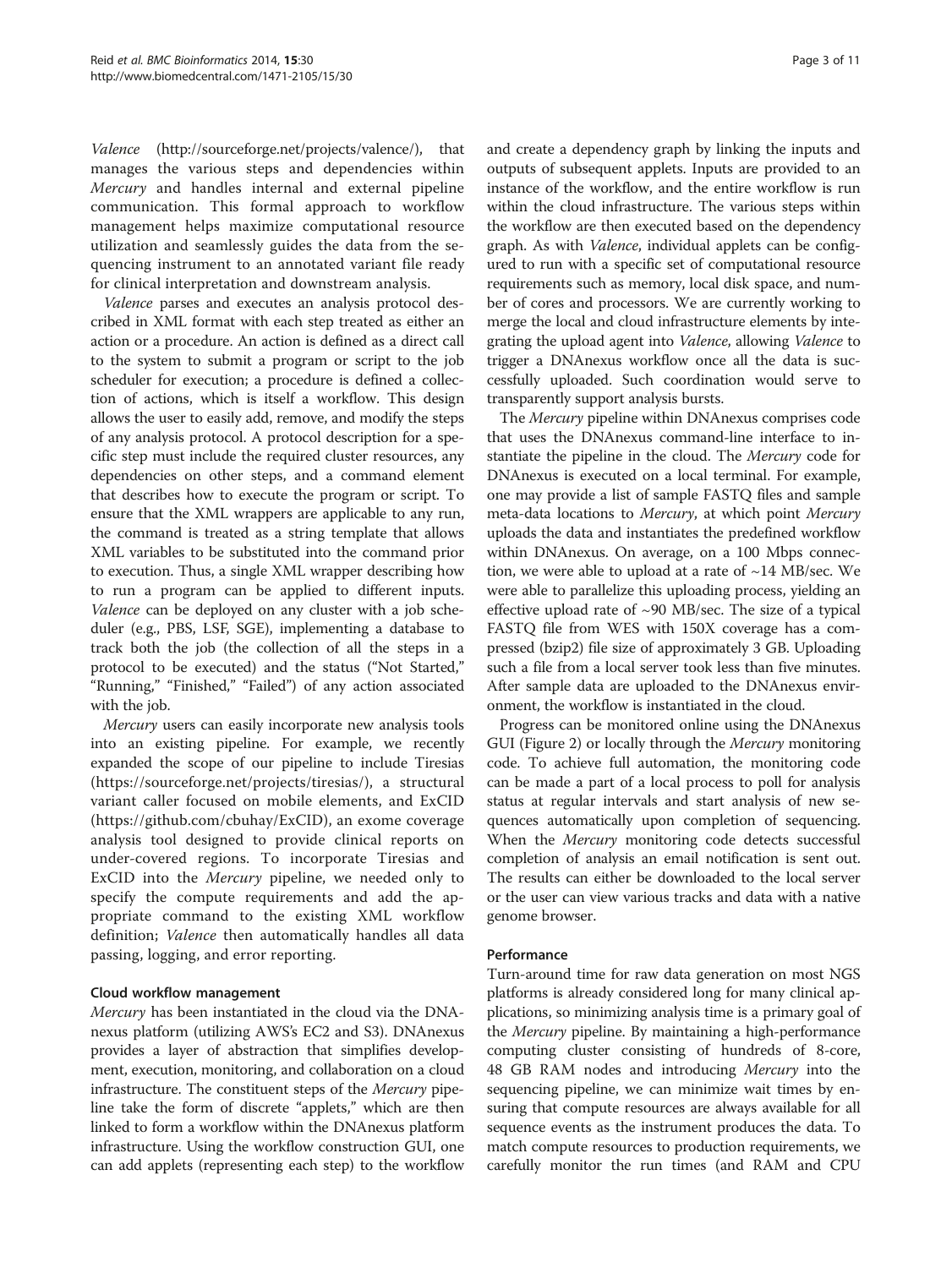<span id="page-3-0"></span>

Figure 2 Workflow monitoring in DNAnexus. The GUI for applet monitoring displays the progress as a Gantt chart. The left panel lists the various steps including the parallelization steps with each row corresponding to a compute instance. A particular step can be clicked to determine the exact inputs and output or logs of execution for that step. Here we show a snapshot of the webpage displaying the progress of execution for the NA12878 exome analysis.

requirements) of each step in the *Mercury* pipeline. Table [1](#page-4-0) describes the pipeline for each compute-intensive step, from the generation of reads and qualities from raw data (bcl to FASTQ) to generation of post-processed annotated variant files (VCFs). Resource requirements for each step are given in terms of fraction of an 8-core node (CPU) and RAM allocated. Note that some steps under-utilize available CPUs because they require most (or all) of the RAM available on a given node. For data generated via WES from human samples, the Mercury pipeline requires less than 36 hours of wall-clock time and 15 node-hours (i.e., the equivalent of one whole node fully dedicated to processing for 15 hours). Run times and resource requirements will vary with data type, reference genome, and computing hardware configuration.

After porting each element of the Mercury pipeline into the DNAnexus environment, the tools (i.e., "apps") can be run on the cloud in environments with different CPU, RAM, disk, and bandwidth resources to optimize wall-clock time and cost-efficiency. Parallelization within a pipeline reduces the time for a single run, which is useful for quick development cycles or time-sensitive applications. In addition, many parallel pipelines can be run simultaneously. The current peak usage for the Mercury pipeline on DNAnexus is approximately 12,000 cores. This throughput is a small fraction of the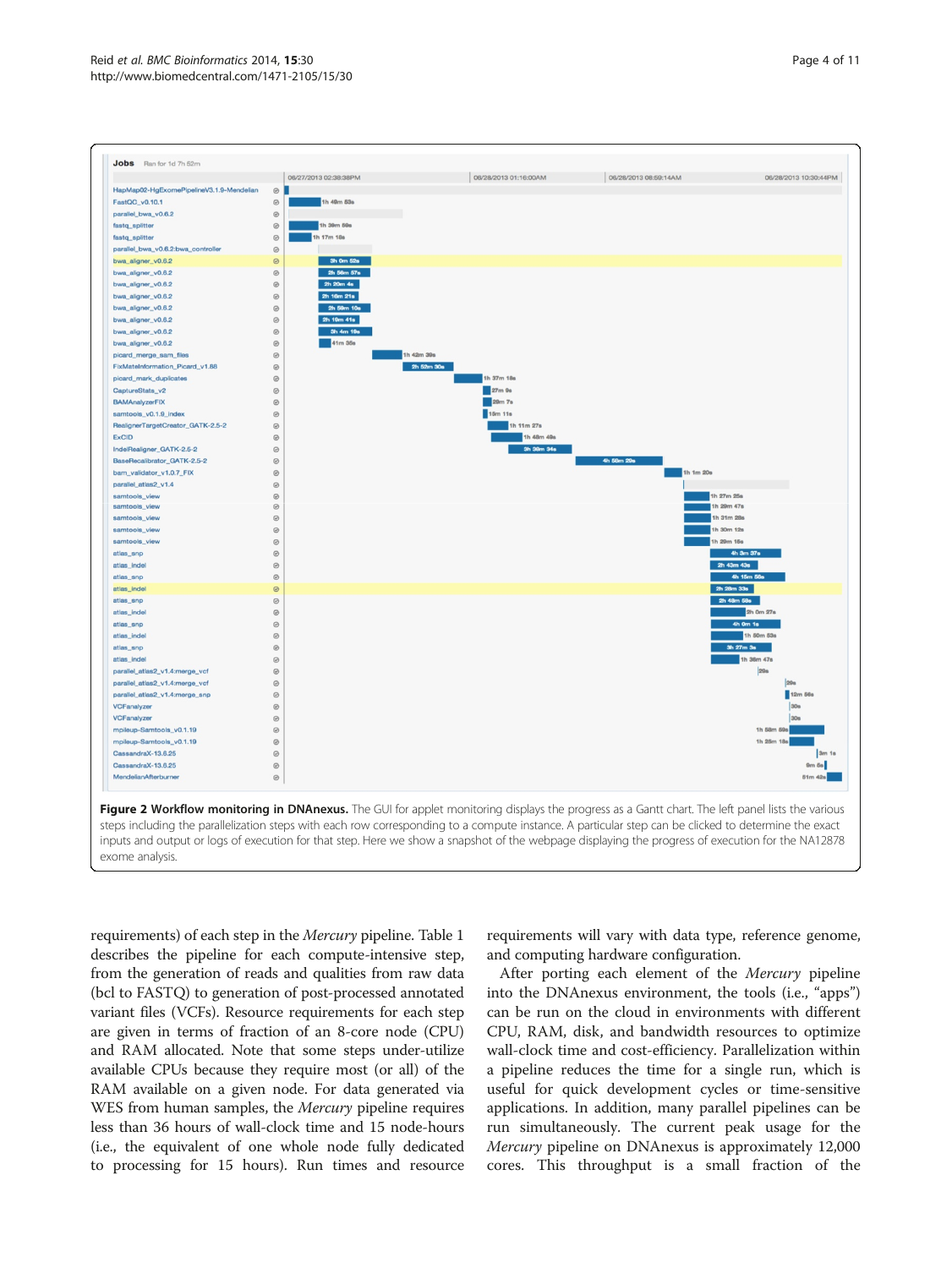<span id="page-4-0"></span>Table 1 Mercury computational resource requirements

|            | Data gen Alignment     |              |       | <b>BAM finishing</b> |                                                                                                                                       |      |       |      |       | <b>Variants</b> |       | Anno  |
|------------|------------------------|--------------|-------|----------------------|---------------------------------------------------------------------------------------------------------------------------------------|------|-------|------|-------|-----------------|-------|-------|
|            | <b>BCL to</b><br>FastQ | BWA<br>align |       | <b>Stats</b>         | BWA sample Mates, Dupe, Cap & Cvrg Metrics GATK indel targets GATK indel realign GATK recal BAM valid Atlas SNP Atlas Indel Cassandra |      |       |      |       |                 |       |       |
| Nodes      |                        |              | 0.333 | 0.5                  | 0.125                                                                                                                                 |      | 0.333 |      | 0.125 | 0.167           | 0.167 | 0.167 |
| <b>RAM</b> | 48                     | 48           |       | 28                   |                                                                                                                                       | 48   | 14    | 32   |       |                 |       |       |
| Hours      | 3.62                   | 1.84         | 1.38  | 3.39                 | .30                                                                                                                                   | 0.28 | 2.25  | 3.04 | 0.75  | 9.00            | 7.51  | 1.71  |
| Node*hrs   | 3.62                   | 1.84         | 0.46  | .70                  | 0.16                                                                                                                                  | 0.28 | 0.75  | 3.04 | 0.09  | .50             | 1.25  | 0.29  |

All estimates are approximate for whole exome and light-skim whole genome (~10-20 Gbp of data) sequenced on Illumina HiSeq and processed with the most recent versions of RTA and Casava. Nodes are 8-core, 48 GB RAM, with ~3 GHz Intel CPUs and ~1 TB of local scratch disk. Steps include all aspects of the pipeline from building reads and qualities (fastQ) from raw data (bcl files), through alignment and BAM generation using the BWA aligner, and BAM finishing with GATK post-processing and duplicate marking, capture and coverage metric calculation, and BAM file validation, finally producing variants from the Atlas2 variant calling suite with annotations from our annotator, Cassandra.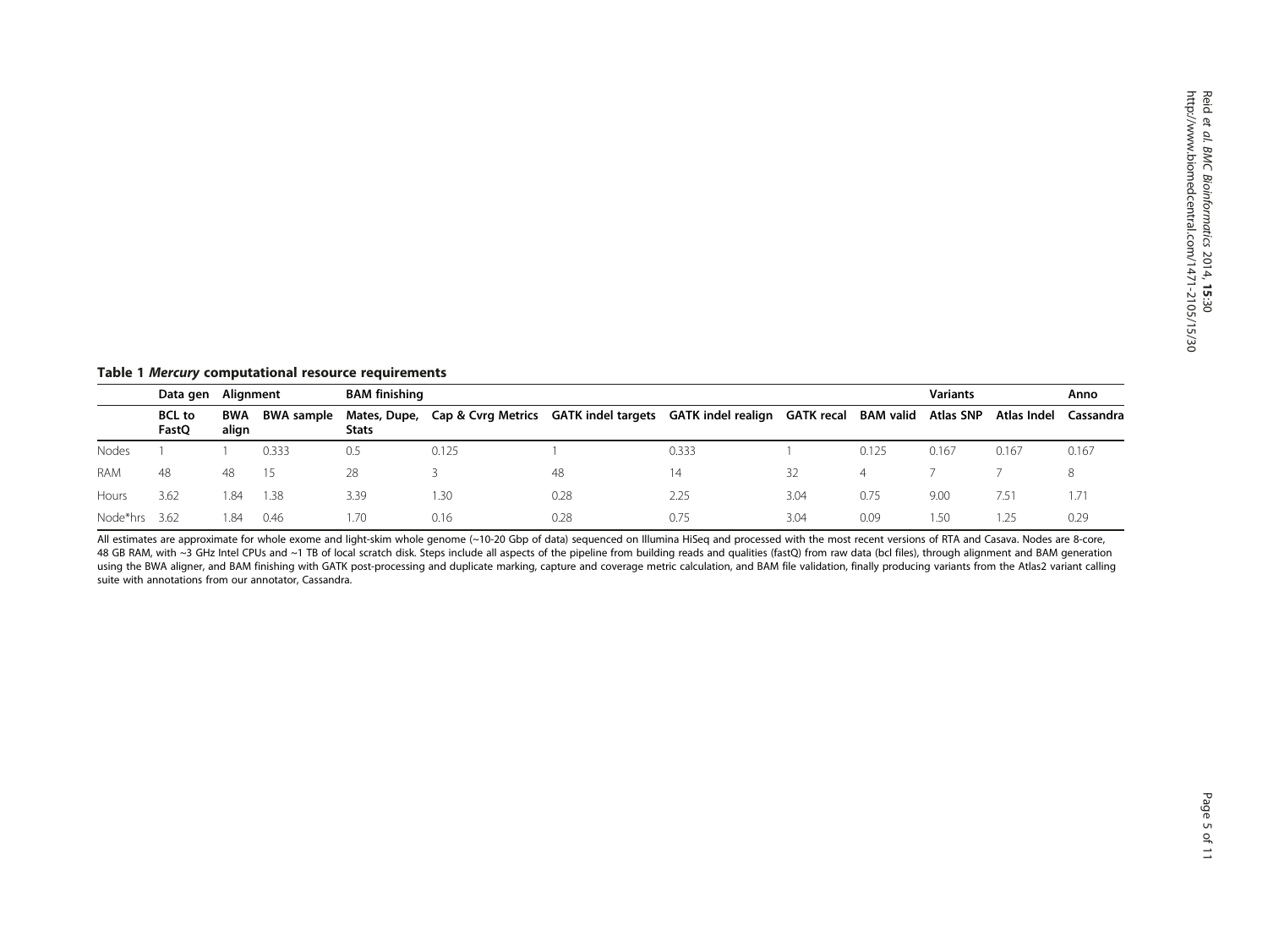theoretical maximum that could be achieved in AWS. For the standard implementation of Mercury in the cloud analyzing a validation exome (Hapmap sample NA12878), the total wall time to produce an annotated variant call VCF (starting with paired-end FASTQ files) is approximately one day.

#### Data management, sharing, reliability, and compliance

Large projects present a large data management challenge. For example, the Baylor-Hopkins Center for Mendelian Genomics has generated WES data from approximately 2,000 samples and the Human Genome Sequencing Center at Baylor College of Medicine has generated more than 10,000 WES and 3,500 WGS data from research samples from the CHARGE consortium [\[12\]](#page-9-0). As a pilot study, we processed 1,000 WES data sets–approximately 80 terabytes of genomic data–from the Center for Mendelian Genomics using Mercury in DNAnexus. Using multi-threaded uploads we were able to deliver data into the cloud at an average rate of  $\sim$ 960 exomes per day. Once uploaded, the data is analyzed with Mercury, and the resulting variants can be accessed for further analysis via a web GUI. Data can also be tagged, and these tags can be filtered or retrieved. Runs of individual pipelines and tools can be queried in a similar way.

As datasets become larger, multi-site collaborative consortiums play an increasingly important role in contemporary biomedical research. A major advantage of cloud computing over local computing is that cloud storage can be shared across multiple organizations. Instead of each collaborator maintaining a local copy of the data and working in isolation, cloud users can be given appropriate access permissions so some researchers can view and download the results, others can run analyses on the data and build tools, and those with administrative privileges can determine access to the project. This data paradigm is

the only feasible approach to giving patients meaningful access to their own genomic data.

#### Comparison to existing methods

A number of other tools and services provide similar functionality to Mercury on DNAnexus, with differing approaches to extensibility, ease of use for non-programmers, support for local or cloud infrastructures, and software available by default (Table 2). For example, the academic service Galaxy primarily focuses on extensibility and building a developer community [[13-15\]](#page-9-0). Seven Bridges is a commercial service that combines a few fixed pipelines with a visually distinctive workflow editor. Chipster is an academic service that packages a variety of NGS tools in addition to a variety of microarray tools and combines these with visualization of data summaries and QC metrics [[16](#page-9-0)]. Anduril is designed to manage a local cluster and contains packages for a variety of tasks, including alignment and variant calling as well as image analysis and flow cytometry, which are not addressed by the other cloud services surveyed [[17](#page-9-0)]. With respect to the software used in sequence production pipelines, Mercury is most distinguished by its Atlas variant caller and the extensive annotations provided by its Cassandra annotation tool (<https://www.hgsc.bcm.edu/software/cassandra>).

### Future directions

As genomic studies transition from extensive us of whole exome capture sequencing methods to an emphasis on whole genome sequencing [[18\]](#page-9-0), we can take advantage of Mercury's flexibility to adapt to shifting research priorities. Currently, the sequencing community uses whole exome sequencing because of its comparatively low cost and because it enriches for biological signals that are readily interpretable. However, with changing price structures, the advantages of eliminating the capture step in the

| Table 2 A feature summary of Mercury in DNAnexus and similar tools and services |  |  |  |  |
|---------------------------------------------------------------------------------|--|--|--|--|
|---------------------------------------------------------------------------------|--|--|--|--|

|                                  | Mercury in<br><b>DNAnexus</b> | Galaxy                  | Seven bridges   | Chipster                        | Anduril                     |
|----------------------------------|-------------------------------|-------------------------|-----------------|---------------------------------|-----------------------------|
| Mapper                           | <b>BWA</b>                    | No canonical (many)     | <b>BWA</b>      | <b>BWA</b>                      | <b>BWA/Bowtie</b>           |
| Variant caller                   | Atlas2                        | No canonical (many)     | <b>GATK</b>     | Samtools mpileup                | Samtools/GATK, Varscan      |
| Annotation                       | Cassandra                     | snpEff, AlleleFrequency | snpEff, ANNOVAR | Bioconductor                    | <b>ANNOVAR</b>              |
| Visualization                    | Built-in browser              | Built-in browser        | Links to IGV    | Built-in browser                | No.                         |
| Runs on local hardware           | $No*$                         | Yes                     | No              | Yes                             | Yes                         |
| Runs on cloud infrastructure     | Yes                           | Yes                     | Yes             | Jobs queued to public server No |                             |
| HIPAA compliant                  | Yes                           | No                      | No.             | No                              | Not Applicable (local only) |
| Requires setup configuration No  |                               | Yes                     | <b>No</b>       | Yes                             | Yes                         |
| Can add tools independently Yes  |                               | Yes                     | By request      | No                              | No.                         |
| Data sharing & collaboration Yes |                               | Yes                     | Nο              | No                              | No.                         |

\*Mercury can be run on local hardware via Valence, but does not include all of the security and data sharing features of Mercury in DNAnexus.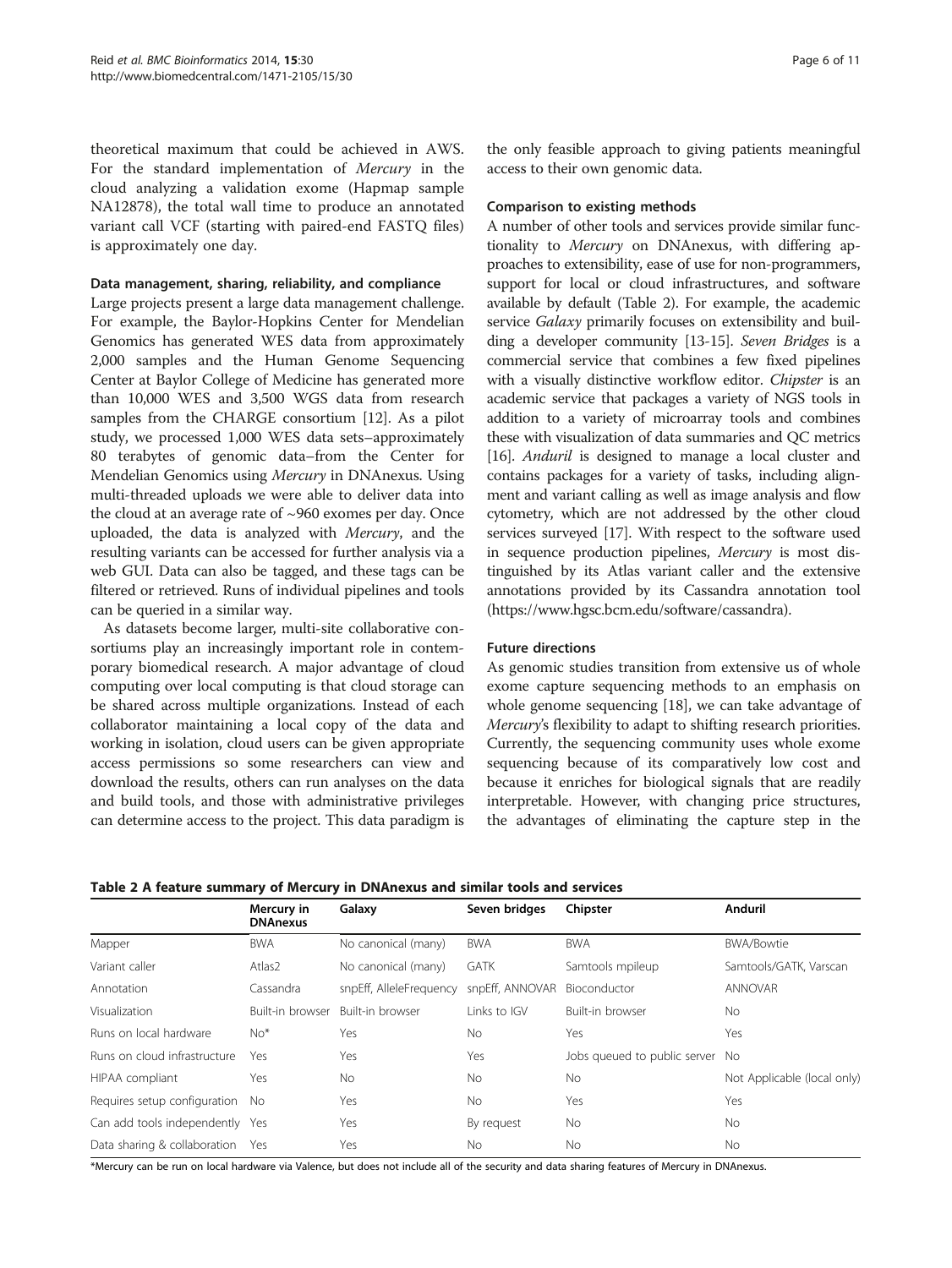<span id="page-6-0"></span>laboratory, improvements in lossless compression of sequence data, and improved annotation of the non-protein coding region of the genome (e.g., genome.ucsc.edu/ ENCODE/), whole genome sequencing may become a more appealing option. Early adopters of whole genome sequencing will certainly include medical sequencing for research and diagnostic purposes. Therefore, a high priority for Mercury is the continual updates to the annotation information using web-based databases. Such web-based annotation updates can incorporate the latest developments related to genome function in near real-time.

Clinically relevant annotation is of particular interest in the growing area of cancer somatic mutation. Currently, disease-related annotation considers inherited disease alleles gleaned from OMIM [\(www.omim.org](http://www.omim.org)), HGMD ([www.hgmd.org](http://www.hgmd.org); assuming the user has the appropriate license to use this data), and genome-wide association studies [\(www.genome.gov/gwastudies](http://www.genome.gov/gwastudies)). Similarly informative databases, such as the Catalogue of Somatic Mutations in Cancer (COSMIC; [www.sanger.ac.uk/genetics/](http://www.sanger.ac.uk/genetics/CGP/cosmic/) [CGP/cosmic/\)](http://www.sanger.ac.uk/genetics/CGP/cosmic/), are emerging and will need to be fully vetted and incorporated into Cassandra. The goal of Mercury is to provide a simple solution for end-to-end sequence analysis so that non-expert users can obtain a list of annotated and prioritized variants as rapidly as possible, and so that expert users can augment and modify the pipeline to meet specialized needs.

## Conclusions

The long-anticipated NGS data deluge [\[19\]](#page-9-0) has now arrived. The first personal NGS genome was published in 2007 [[4\]](#page-9-0), and today we estimate that the number of available exomes and genomes approaches one hundred thousand. It is equally impressive that the application of NGS to biomedical research and clinical medicine is rapidly becoming standard. Such applications are driven by the utility of sequence data, as demonstrated by a number of instances where DNA sequencing has been used not only for diagnostic purposes but also to reveal more efficacious therapies [\[18](#page-9-0)].

By taking advantage of cloud computing and with Mercury implemented on the DNAnexus platform, we have demonstrated a powerful combination of a robust and fully validated software pipeline and a scalable computational resource. To date, we have analyzed thousands of samples (using the AWS cloud: EC2 and S3), including a population study comprising 3,500 samples and 10,000 samples for which WGS and WES were generated, respectively, more than 1,000 Mendelian disease cases shared with data consumers all over the world, and smaller projects such as 50 exome trios and 30 cancer WGS tumor/normal pairs. To our knowledge, these projects represent the largest genomic analysis effort to be realized in the cloud to date. They presage a wave of genomic computing that will transform how genomic data is analyzed and delivered to the scientific community, into clinical practice, and eventually directly into the hands of patients and advocates.

## **Methods**

#### Reads and read qualities

Making reads and assigning those reads a quality metric is the only step of Mercury that relies almost exclusively upon vendor-provided software. Processing raw data files down to signal intensities and then taking the signal data through the demultiplexing (i.e., assigning a sequence read to an individual barcoded sample), base calling, and quality scoring processes is integrally tied to the sequencing chemistry and machine instrumentation. Vendors, in collaboration with the user community, are constantly developing and improving this primary data input step. As such, the integrated Mercury pipeline is triggered by the completion of the data transfer from the instrument into the local compute environment, at which point vendor tools are used to generate a FASTQ file containing reads and qualities for each sequence event. The current version of Mercury is optimized for the Illumina HiSeq instrument, so it currently integrates with Bcl2FastQ ([http://support.illumina.com/downloads/bcl2fastq\\_con](http://support.illumina.com/downloads/bcl2fastq_conversion_software_184.ilmn)[version\\_software\\_184.ilmn\)](http://support.illumina.com/downloads/bcl2fastq_conversion_software_184.ilmn), the Illumina analysis toolkit. Modularity of the Mercury pipeline facilitates incorporation of upgrades to Bcl2FastQ and the replacement of Bcl2FastQ with functionally similar tools as necessary. At the end of this step, data from a flow cell is broken down into individual sequence events associated with each barcode.

#### Mapping and BAM Generation

Once reads and qualities are generated, each sequence event is mapped to a reference genome. The Burrows-Wheeler Aligner (BWA) [\[8](#page-9-0)] is the current preferred mapping tool for Illumina HiSeq data, though Mercury's modular design allows for alternative mapping tools. The mapping process for short reads consists of a "seeding" step that identifies regions of similarity between the read and reference, and then a local alignment stage that makes comparisons among reads in a region. Through this iterative process, BWA identifies the most likely placement for the reads and the differences between each read and the reference.

Once mapping is complete, additional processing steps are taken to improve the resulting BAM files. The data is sorted by mapping position, duplicate reads (artifacts of the sample preparation process) are flagged, and metadata summarizing data production information is added. Further downstream, base quality recalibrations and local realignment around regions with indel calls are performed to further improve the information content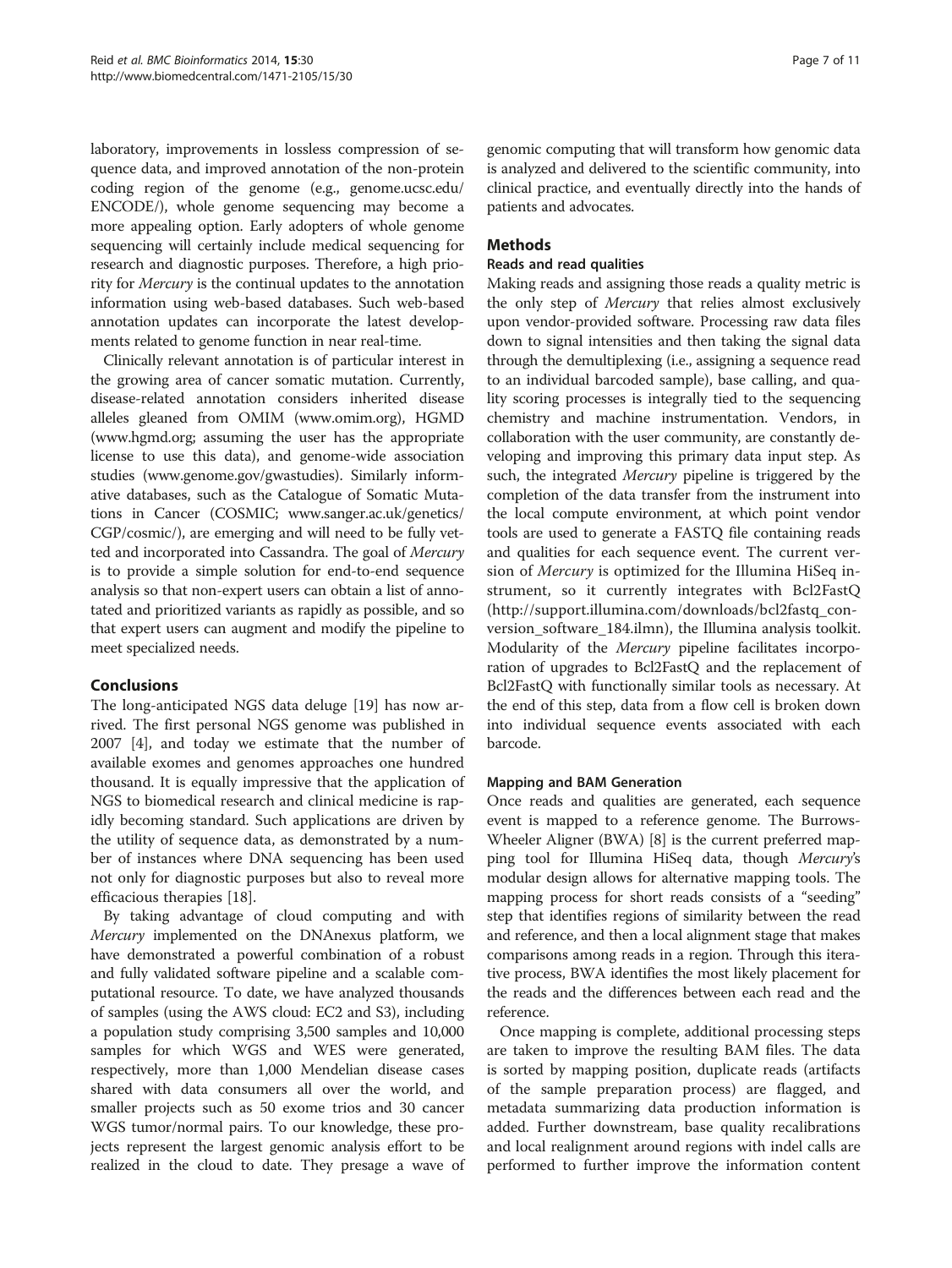of variant calls. For cases in which data from a single sample spans multiple sequence events, Mercury provides the means to merge individual sequence event BAMs into a single sample-level BAM that can then be used for downstream analysis.

#### Variant calling

Mercury is designed to provide robust variant calling for readily available whole exome sequencing data but is extensible to similar functionality for whole genome data. We have implemented Atlas2 [\[5,11\]](#page-9-0), an SNV- and indelcalling suite. Atlas2 uses a logistic regression approach to detect systematic sequencing errors using contextsensitive input variables, following three hierarchical steps: a logistic regression model to characterize systematic sequencing errors, a probability score that detects and removes errors, and a minimal heuristics filters as posthoc quality assurances to address mapping and capture biases. Atlas2 has high SNP-discovery sensitivity and specificity when applied to the 1000 Genomes Whole Exome data [[11](#page-9-0)]. The accuracy of homozygous and heterozygous SNPs are as high as 99.8% and 99.6%, respectively, when compared to the SNP array data. We have also demonstrated high quality in short indel discoveries [[5](#page-9-0)].

#### Technical validation and reproducibility

To enable clinical applications, we characterized Mercury's reproducibility of calls in gene-coding regions. We generated VCFs from two independent samples and compared the high quality variant calls from one to the variant calls of any quality from the other sample. The process was then repeated with the sample roles reversed. At the end of this process, we produced three sets of comparisons: SNPs with passing evidence in both samples, SNPs that only have passing evidence in the first sample, and those that only have passing evidence in the second sample. For illustrative purposes, reproducibility through technical replicates for eight samples meeting the basic criteria of greater than 90% of targeted bases covered at 20x or better is shown in Table 3. These observations indicate strong consistency (less than 2% variability between technical replicates), with approximately 24,000 SNPs found consistently in the overlap.

We then assessed Mercury's accuracy by evaluating the sensitivity and specificity of the Mercury SNP calls. SNP array data and whole-exome sequencing data were generated from a single sample, and seven exome technical replicates were analyzed with Mercury. The array data indicated the presence of 1,927 SNPs and 2,814 homozygous reference sites that overlapped with regions targeted by the exome capture reagent. Table [4](#page-8-0) details Mercury's ability to recover these sites, averaging almost 99% sensitivity across the replicates. Moreover, Mercury made no SNP calls in any of the replicates for any of the SNP array homozygous reference sites, and achieved sufficient coverage to consider those sites reference homozygous.

To facilitate validation by others of local installations of Mercury or modified applications in the cloud, we are making available the FASTQ, BAMs and VCFs of a single individual with a known Mendelian condition [\[20](#page-9-0)]. These data are available at [http://www.ncbi.nlm.nih.gov/](http://www.ncbi.nlm.nih.gov/sra?term=SRP023104) [sra?term=SRP023104.](http://www.ncbi.nlm.nih.gov/sra?term=SRP023104)

#### Annotation

Mercury provides variant annotation via the Cassandra annotation suite, which describes the quality and predicted functional consequences of genomic variants, providing the biological and clinical contexts needed to assess the significance of each variant. Variants are presented to the user with all quality control metrics produced by Atlas2, the "pileup string," [[9\]](#page-9-0) and the theoretical mappability (a measure of sequence degeneracy throughout the region) of the position. The pileup string can be visually or automatically inspected to identify biases in the variant strandedness or determine whether the variant is 5'- or

| Sample # | A only | A only $(\%)$ | A and B | A and B $(%)$ | <b>B</b> only | B only $(\%)$ |
|----------|--------|---------------|---------|---------------|---------------|---------------|
| HS-1011  | 133    | 0.561%        | 23,320  | 98.409%       | 244           | 1.029%        |
| HS-1015  | 155    | 0.542%        | 28,312  | 98.910%       | 157           | 0.548%        |
| HS-1016  | 155    | 0.644%        | 23,752  | 98.732%       | 150           | 0.624%        |
| HS-1017  | 105    | 0.456%        | 22,767  | 98.768%       | 179           | 0.777%        |
| HS-1018  | 165    | 0.693%        | 23,531  | 98.795%       | 122           | 0.512%        |
| HS-1019  | 162    | 0.682%        | 23,441  | 98.686%       | 150           | 0.631%        |
| HS-1020  | 493    | 2.041%        | 23,518  | 97.355%       | 146           | 0.604%        |
| HS-1021  | 161    | 0.681%        | 23,188  | 98.125%       | 282           | 1.193%        |
| Average  | 191    | 0.718%        | 23,979  | 98.473%       | 179           | 0.613%        |

## Table 3 Technical replicate data for the Mercury pipeline for eight samples sequenced in duplicate (A and B)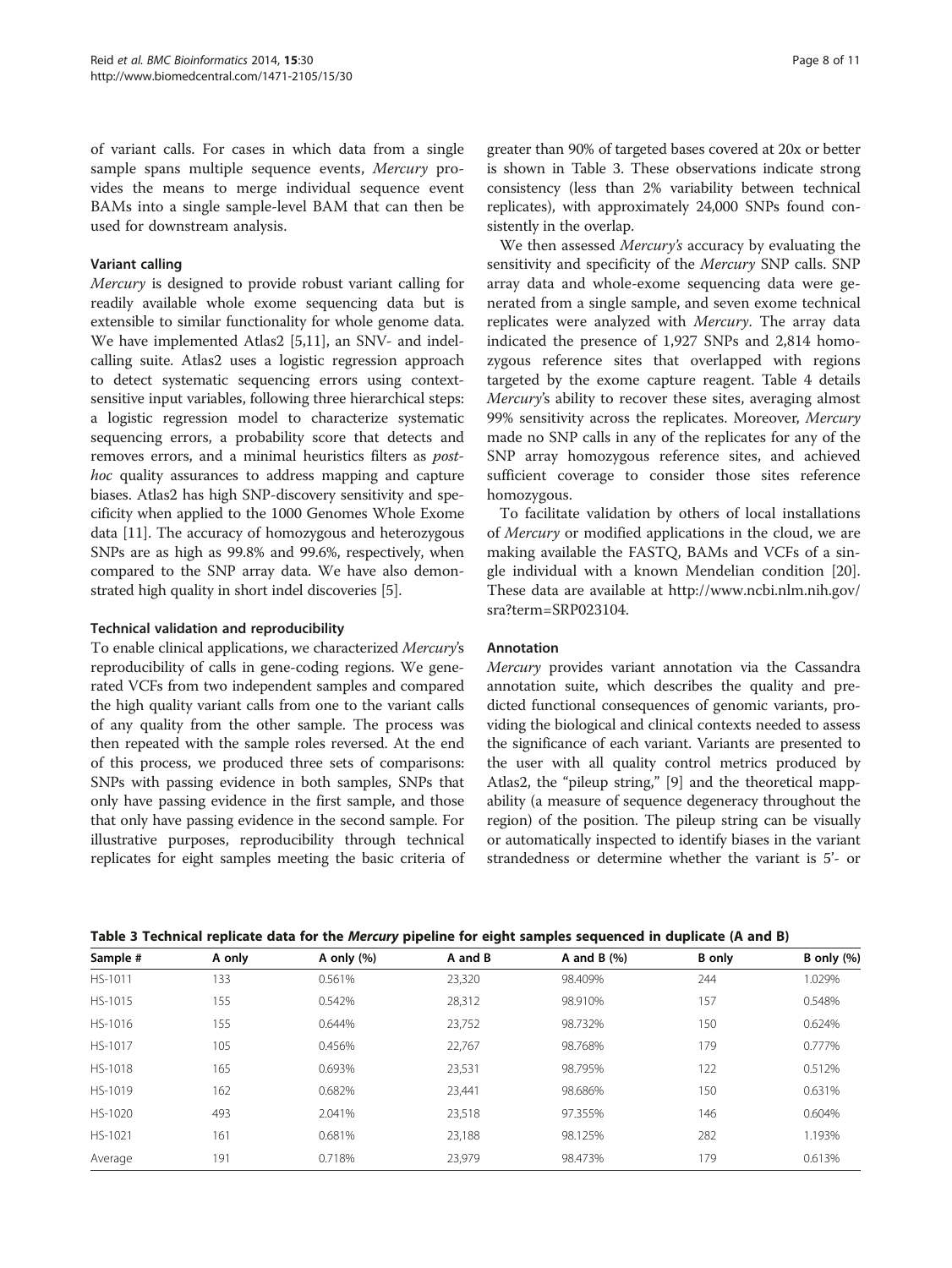<span id="page-8-0"></span>Table 4 Concordance of SNP array and Mercury data

| Replicate      | <b>PASS</b> | <b>ALL</b> |
|----------------|-------------|------------|
| 1              | 1897        | 1906       |
| $\overline{2}$ | 1900        | 1906       |
| 3              | 1898        | 1904       |
| $\overline{4}$ | 1895        | 1905       |
| 5              | 1899        | 1907       |
| 6              | 1904        | 1907       |
| 7              | 1902        | 1905       |
| Average        | 1899.28     | 1905.71    |
| Average %      | 98.56       | 98.89      |

For each exome technical replicate, we report the number of passing SNPs found by Mercury and the total number of SNPs (passing and not passing) in the VCF that overlap the SNP array design. The SNP array contains 1,927 sites that overlap the exome capture region.

3'-biased within the supporting reads. Low theoretical mappability can be used to determine whether reads aligned to certain positions could have been mapped confidently or whether they were likely to have been mismapped. AnnoVar [\[19](#page-9-0)] is used to determine a variant's effect on both a conservative (RefSeq) and inclusive (UCSC) gene model set. This assessment also describes whether a variant changes an amino acid residue, whether it creates or removes a stop-codon, and the variant's location: near an intron-exon boundary, within an intron, within a known non-coding RNA, or in an intergenic region. The annotation also includes five algorithms that predict the deleterious nature of nonsynonymous variants [\[21\]](#page-10-0). Variants are additionally annotated according to their frequency and presence in multiple variant collections (e.g., dbSNP, Thousand Genomes). Lastly, variants are annotated based on functional data for the gene in which they occur. These data include the known function of the gene (e.g., Swiss-Prot), any previous association of the gene with a disease (e.g., OMIM), post-translational modifications of the gene, and the expression profile of the gene across human organs. Together, these data are applied to assess the variant quality, its minor allele frequency, and any disease association while also elucidating the potential effects of the variant within a genetic framework.

#### Metadata and LIMS

Mercury integrates external metadata resources and inputs such as a reference genome, sequence data locations, and a capture design bed file and therefore requires an integrated LIMS within the pipeline. Our LIMS solution is partitioned into three major modules: project management (PM), sample tracking (ST), and reporting. The PM module provides tools to define the purpose of the project and aggregate samples together. Such aggregation allows project-level decisions (e.g., capture design parameters, reference genome for mapping) to be applied to all relevant samples at once. The ST module provides features for tracking samples as they move through the sequencing center pipeline. Samples are tracked via a barcode given to each sample when it is accepted by the sequencing center. Once that barcode is recorded, all lab experiments and informatics analyses performed on the sample track this barcode. The barcode-based LIMS reporting module lets users monitor a sample's progress in the pipeline and adjust the steps if necessary. The ability to see the history of the samples and sample data grouped or individually, is necessary for troubleshooting problematic samples and for developing and monitoring timelines.

To make Mercury portable, we provide communication "hooks" for transferring data between Mercury and LIMS. These hooks are scripts that can be modified to query or deliver data to any metadata resource. Examples of information served to Mercury from LIMS are the reference genome and previously generated SNP array data for quality assurance purposes. By decoupling Mercury from the sample tracking data we have built a more portable and compliance-ready pipeline, thus providing increased flexibility.

#### Quality assurance, quality control, and error handling

In local environments, Mercury maintains an off-theshelf validated open-source pipeline. Such transparency can pose challenges to the strict regulatory requirements that govern clinical sequence analysis. To support analysis best practices, we provide a set of documents, data, and validation tools (detailed manuals available with the code at [https://www.hgsc.bcm.edu/content/mercury\)](https://www.hgsc.bcm.edu/content/mercury) as well as publically available test data [[22](#page-10-0)]. Strict version control is maintained.

The Mercury pipeline generates a variety of performance metrics, including the number of pass-filter bases, read mapping fractions, concordance with orthogonal array genotypes, novel SNP rates, and transition-to-transversion ratios, which allow the user to gauge the quality of the final variant call results. Genotype arrays create a fingerprint of each sample upon intake that is then compared to the sequence data to validate sample identity. The governing principle of the process is to generate the quality control (QC) data as soon as possible and deliver that QC data into the LIMS (or other meta-data aggregating resource), but not to automatically interrupt the pipeline based only on QC data. The QC data are used in two ways. First, these data are considered in the clinical signout process for an individual run or sample. Second, the QC data can be used to detect systemic problems in the production pipeline, such as contaminated reagents or a malfunctioning sequencing instrument.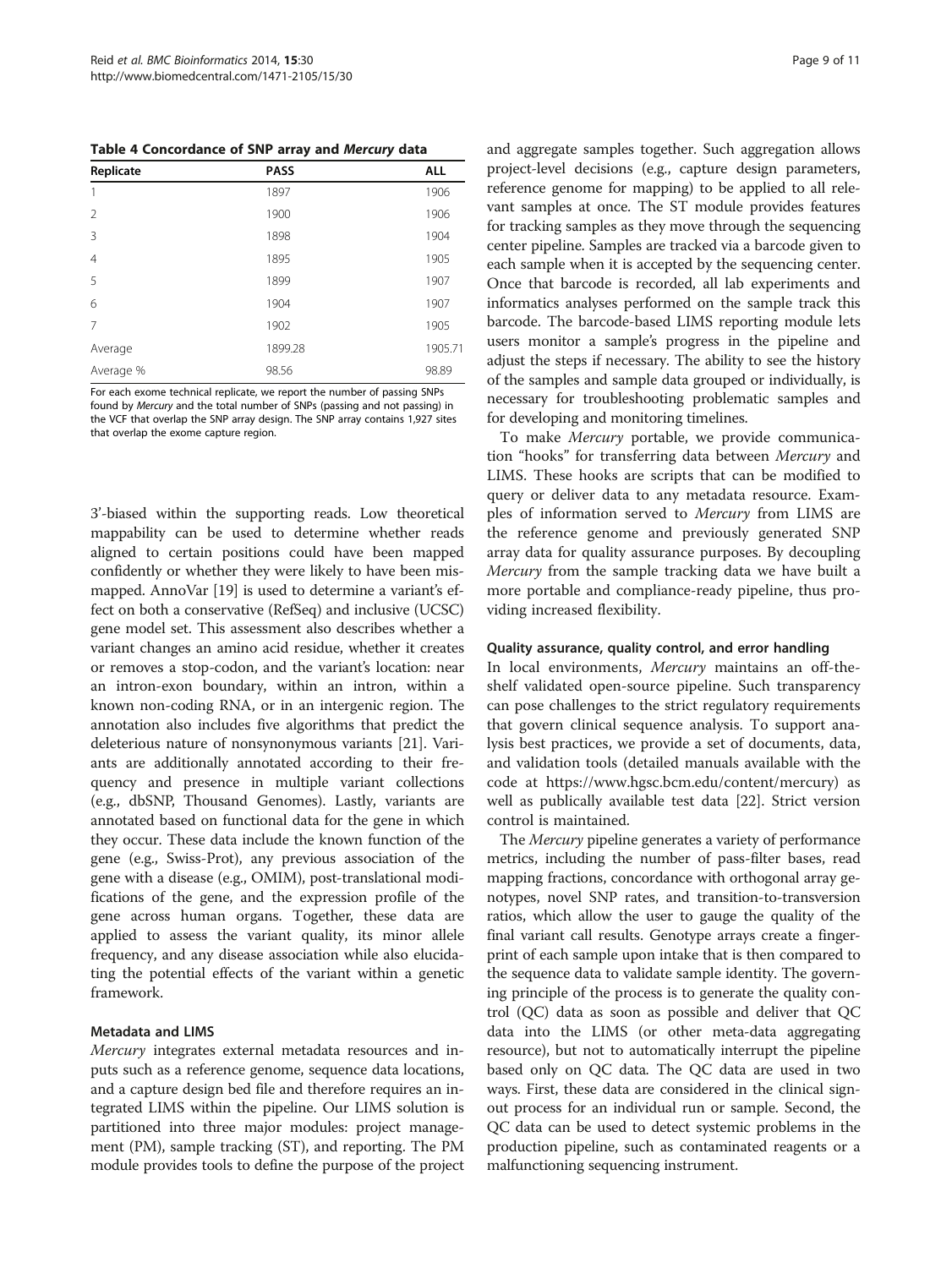#### <span id="page-9-0"></span>Data security and compliance

The translational nature of modern genomic data and the scope of collaborations demand levels of data security unprecedented in our field. Based on our experience using Mercury on the DNAnexus platform to analyze thousands of samples, we have found a substantially higher security standard for data in the cloud than in most local systems. Managing the regulatory requirements of standards for handling sensitive medical data such as HIPAA, CLIA, dbGaP, and 21 CFR parts 11, 58, and 493 represents a considerable investment in compliance, security, and systems engineering expertise, and most local environments do not have the resources to maintain the required standards. By using cloud computing platforms, we are able to leverage diverse expertise, including modern, high-security data center technologies, best practices in encryption and authentication, and software system design to support clinical applications such as auditability, record retention and destruction, and reproducibility.

At the infrastructure level, DNAnexus uses data centers in high-security facilities with SAS-70/SSAE-16, PCI Level 1, and FISMA Moderate certifications. At the user level, it enforces best practices such as password strength and rotation, session expiration, and client encryption. All data access is carefully controlled, logged for auditing purposes, encrypted end-to-end (both in flight and at rest), integrity-verified, and replicated in at least three physically distinct data centers to ensure against loss. Data analysis is constrained to computing nodes that are sandboxed using virtualization and encryption technologies, and are versioned to ensure reproducibility and the ability to track data provenance. The software has undergone multiple third-party audits, including penetration testing by security experts, and the overall system has been ISO 27001 certified an internationally recognized standard for secure data management processes.

#### Abbreviations

AWS: Amazon web services; BAM: Binary alignment/map; BWA: Burrows-wheeler aligner; CFR: Code of federal regulations; CLIA: Clinical laboratory improvement amendments; COSMIC: Catalogue of somatic mutations in cancer; dbGaP: The database of Genotypes and Phenotypes; EC2: Amazon elastic compute cloud; FISMA: Federal information security management act; Gbp: Giga base-pairs; HGMD: Human gene mutation database; HIPPA: Health insurance portability and accountability act; Indel: Insertion/Deletion; LIMS: Laboratory information management system; NGS: Next generation sequencing; NHGRI: National human genome research institute; OMIM: Online mendelian inheritance in man; PM: Project management; QC: Quality control; S3: Amazon simple storage service; SNP: Single nucleotide polymorphism; ST: Sample tracking; VCF: Variant call format; XML: Extensible markup language.

#### Competing interests

JGR is a paid consultant of LaserGen. DNAnexus and AWS derive revenue from cloud computing services. The remaining authors declare that they have no competing interests.

#### Authors' contributions

JGR conceived and designed the study, developed software, performed data analysis, and participated in the drafting and writing of the manuscript. RAG and EB conceived and designed the study and participated in the drafting

and writing of the manuscript. RD and GD conceived and designed the study. AC and NV developed software, performed data analysis, and contributed to the writing of the manuscript. MD and AS developed software and contributed to the writing of the manuscript. AE, MB, SW, and FY developed software. WS participated in the coordination of the study and contributed to the writing of the manuscript. CB and DMM participated in the coordination of the study. All authors read and approved the final manuscript.

#### Acknowledgements

This work was supported in part by the US National Human Genome Research Institute (NHGRI) grants U54HG006542 and U54HG003273.

#### Author details

<sup>1</sup>Human Genome Sequencing Center, Baylor College of Medicine, One Baylor Plaza, Houston, TX 77030, USA. <sup>2</sup>DNAnexus, Mountain View, CA 94040, USA.<br><sup>3</sup>Denartment of Molecular and Human Genetics, Baylor College of Medicine <sup>3</sup> Department of Molecular and Human Genetics, Baylor College of Medicine, Houston, TX 77030, USA. <sup>4</sup>Human Genetics Center, University of Texas Health Science Center at Houston, Houston, TX 77030, USA.

#### Received: 17 September 2013 Accepted: 20 January 2014 Published: 29 January 2014

#### References

- 1. Metzker ML: Sequencing technologies the next generation. Nat Rev Genet 2010, 11(1):31–46.
- Bainbridge MN, et al: Whole-genome sequencing for optimized patient management. Sci Transl Med 2011, 3(87):87re3.
- 3. Cancer Genome Atlas Research, N: Integrated genomic analyses of ovarian carcinoma. Nature 2011, 474(7353):609–615.
- 4. Wheeler DA, et al: The complete genome of an individual by massively parallel DNA sequencing. Nature 2008, 452(7189):872–6.
- 5. Challis D, et al: An integrative variant analysis suite for whole exome next-generation sequencing data. BMC Bioinforma 2012, 13:8.
- 6. O'Driscoll A, Daugelaite J, Sleator RD: Big data', Hadoop and cloud computing in genomics. J Biomed Inform 2013, 46(5):774–81.
- 7. Li H, Durbin R: Fast and accurate short read alignment with Burrows-Wheeler transform. Bioinformatics 2009, 25(14):1754–60.
- 8. Li H, Durbin R: Fast and accurate long-read alignment with Burrows-Wheeler transform. Bioinformatics 2010, 26(5):589-95.
- 9. Li H, et al: The Sequence Alignment/Map format and SAMtools. Bioinformatics 2009, 25(16):2078–9.
- 10. DePristo MA, et al: A framework for variation discovery and genotyping using next-generation DNA sequencing data. Nat Genet 2011, 43(5):491–8.
- 11. Shen Y, et al: A SNP discovery method to assess variant allele probability from next-generation resequencing data. Genome Res 2010, 20(2):273–80.
- 12. Cohorts H, et al: Whole-genome sequence-based analysis of high-density lipoprotein cholesterol. Nat Genet 2013, 45(8):899–901.
- 13. Goecks J, et al: Galaxy: a comprehensive approach for supporting accessible, reproducible, and transparent computational research in the life sciences. Genome Biol 2010, 11(8):R86.
- 14. Blankenberg D, et al: Galaxy: a web-based genome analysis tool for experimentalists. Curr Protoc Mol Biol 2010, 19:1-21. p. Unit 19.10.
- 15. Giardine B, et al: Galaxy: a platform for interactive large-scale genome analysis. Genom Res 2005, 15(10):1451–5.
- 16. Kallio M, et al: Chipster: user-friendly analysis software for microarray and other high-throughput data. BMC Genomics 2011, 12:507.
- 17. Ovaska K, et al: Large-scale data integration framework provides a comprehensive view on glioblastoma multiforme. Genome Med 2010, 2(9):65.
- 18. Agrawal N, et al: Exome sequencing of head and neck squamous cell carcinoma reveals inactivating mutations in NOTCH1. Science 2011, 333(6046):1154–7.
- 19. Wang K, Li M, Hakonarson H: ANNOVAR: functional annotation of genetic variants from high-throughput sequencing data. Nucleic Acids Res 2010, 38(16):e164.
- 20. Lupski JR, et al: Exome sequencing resolves apparent incidental findings and reveals further complexity of SH3TC2 variant alleles